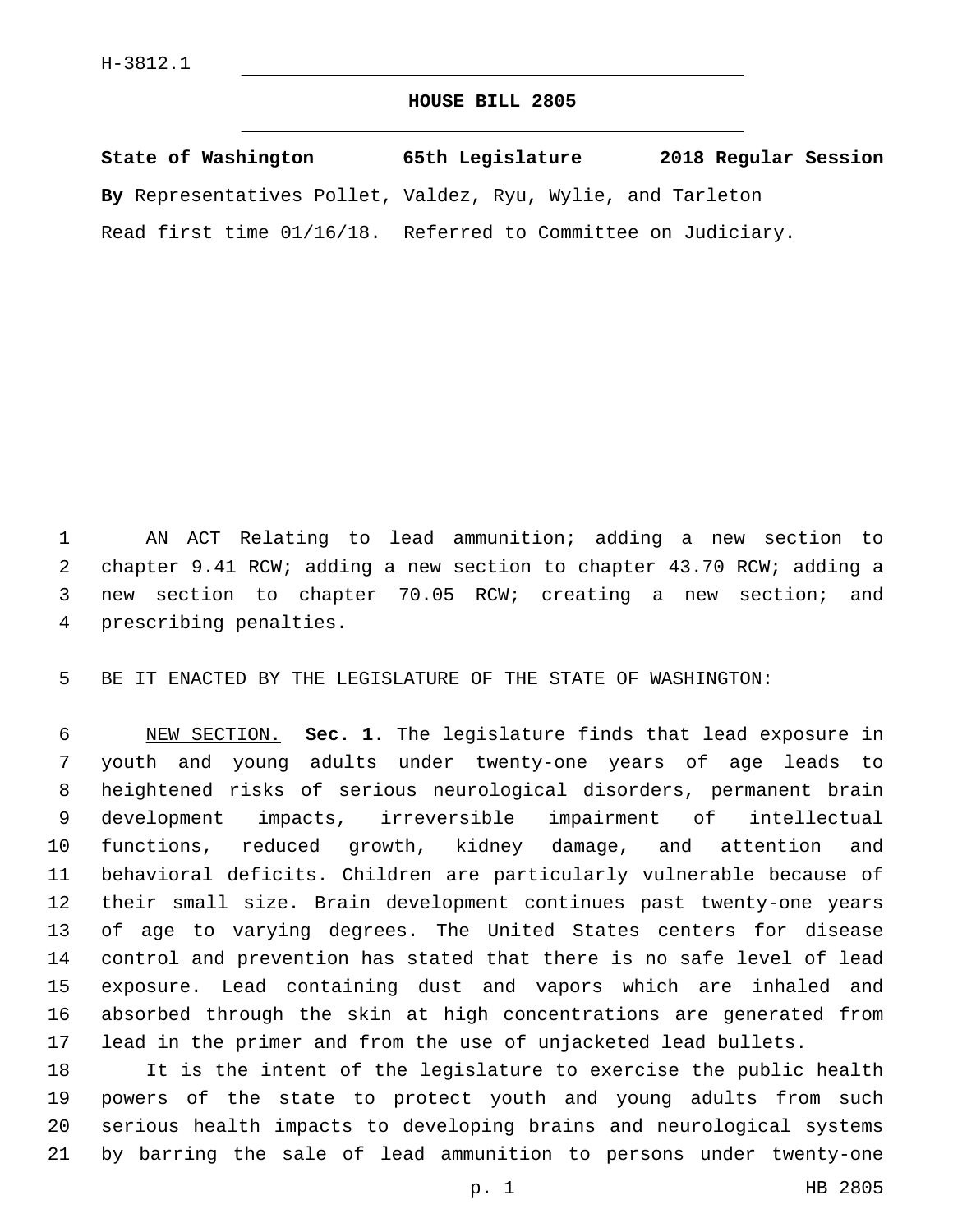years of age and to ensure that youth and young adults with developing brains utilize nonlead ammunition at shooting ranges.

 NEW SECTION. **Sec. 2.** A new section is added to chapter 9.41 RCW 4 to read as follows:

 (1)(a) It is unlawful for any person to sell, transfer, give, or otherwise make available any ammunition other than nonlead ammunition to a person who is under the age of twenty-one years. For the purposes of this section, "nonlead ammunition" means ammunition that does not contain any lead content, excluding trace amounts of lead.

 (b) It is unlawful for any person who sells, or offers for sale, ammunition to knowingly or intentionally represent ammunition containing more than trace amounts of lead as nonlead ammunition.

 (2)(a) A person who sells, or offers for sale, ammunition shall require the purchaser of ammunition other than nonlead ammunition to present any of the officially issued identification designated by the department of health under section 3 of this act in any case where there may be a question of whether the person is under the age of 18 twenty-one years.

 (b) A dealer, firearm range, or other entity or person who sells, or offers for sale, ammunition must post the warning sign and make available to customers the handout developed by the department of health under section 3 of this act relating to the adverse health effects and risks of lead exposure arising from the use of lead ammunition while engaged in sport shooting activities. The handout must be made available at the point of sale or in a location on the 26 premises where ammunition is displayed.

 (3)(a) Subsection (1)(a) of this section does not apply to ammunition that is given or permitted to be given to a person under the age of twenty-one years by a parent or guardian of the person.

 (b) It is a defense to prosecution under subsection (1)(a) of 31 this section that:

 (i) The ammunition sold, transferred, given, or otherwise made available to a person under the age of twenty-one years is certified by any agency of this state, another state, or the federal government as ammunition that does not contain any lead content other than trace 36 amounts of lead; and

 (ii) The ammunition seller reasonably relied on any of the officially issued identification designated by the department of 39 health under section 3 of this act.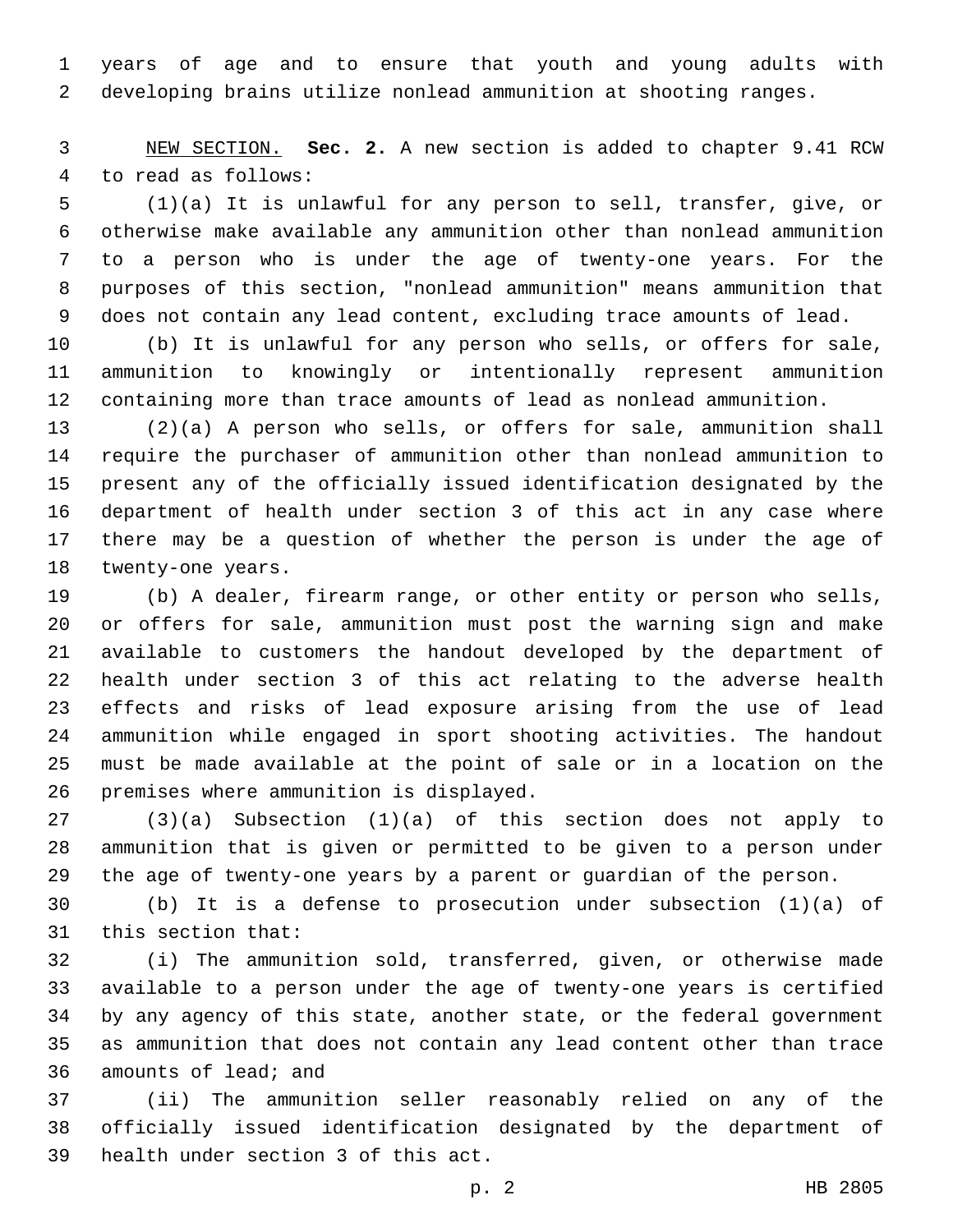(4) A person who violates this section is subject to the 2 following penalties:

 (a) A first or second violation of subsection (1)(a) of this section is a civil infraction subject to a penalty of two hundred fifty dollars. A third or subsequent violation is a civil infraction subject to a penalty of one thousand dollars except that for a person with three prior violations of subsection (1)(a) of this section, any subsequent violation within two years of the most recent violation is a gross misdemeanor punishable under chapter 9A.20 RCW.

 (b) A violation of subsection (1)(b) of this section is a class C 11 felony.

 (5) In addition to the penalties established under subsection (4) of this section, a dealer's license to sell ammunition may be suspended or revoked for a violation of subsection (1)(a) of this section, and shall be revoked if the dealer commits five or more 16 violations within a two-year period.

 NEW SECTION. **Sec. 3.** A new section is added to chapter 43.70 RCW 18 to read as follows:

 (1) The department shall develop and make available a handout and warning sign regarding the adverse health risks from exposure to lead for persons under the age of twenty-one years and the risk for lead exposure arising from the use of lead ammunition while engaged in sport shooting activities for distribution to and use by firearms dealers and firearms ranges as required under section 2 of this act. The warning sign must include a statement that it is unlawful to sell or provide ammunition other than nonlead ammunition to any person under the age of twenty-one years. The department must maintain on its public web site lead exposure awareness and prevention information related to the use of lead ammunition in sport shooting activities by persons under the age of twenty-one years.

(2) The department shall establish by rule:31

 (a) A list of acceptable official identification documents that may be relied upon by ammunition sellers as proof of age for the 34 purchase of lead ammunition; and

 (b) Acceptable forms of testing or other proof from a manufacturer or distributor of ammunition that ammunition is free of 37 lead other than trace amounts of lead.

 (3) The department has authority to investigate and issue notices of and enforce the civil infraction established under section 2 of